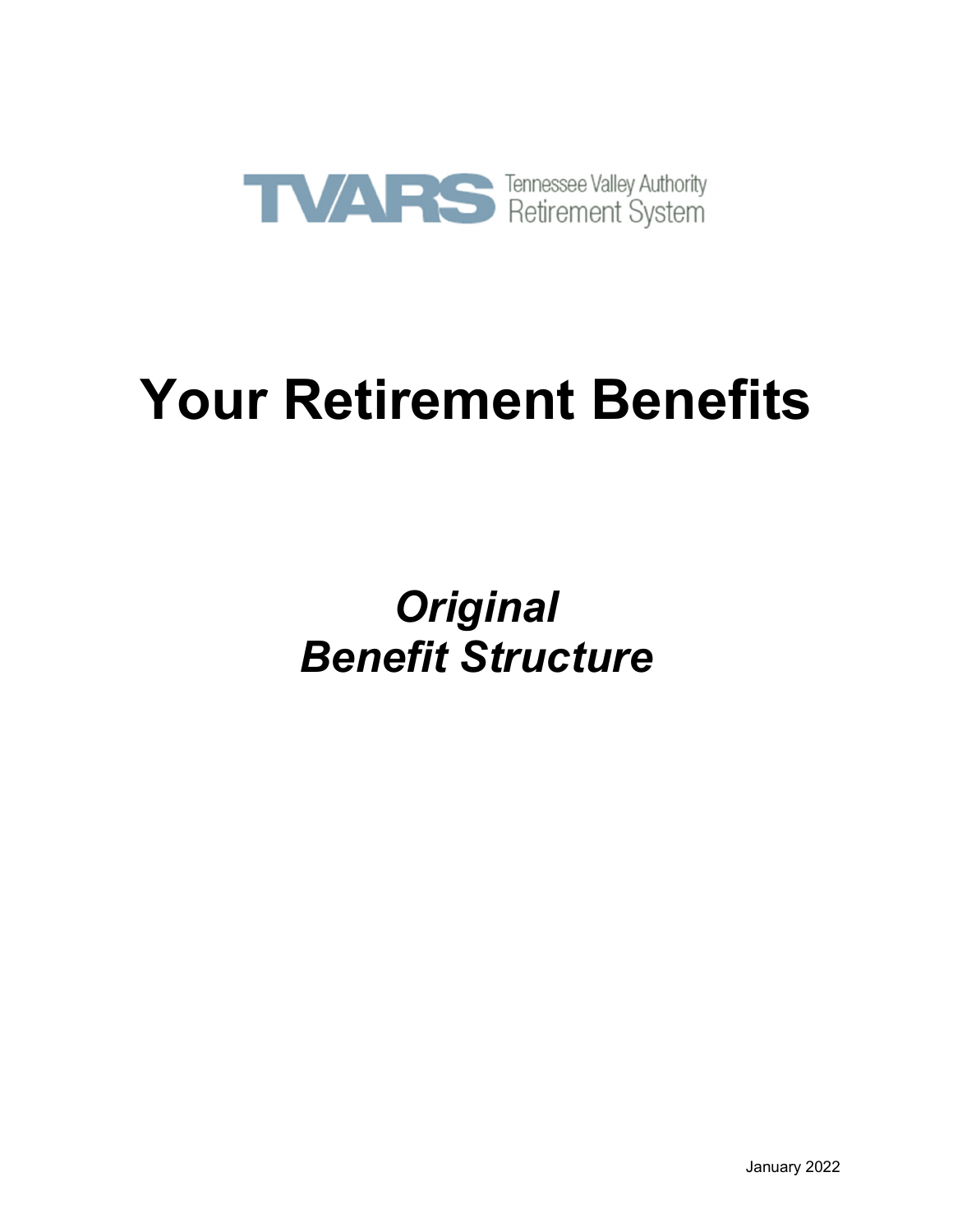## *Table of Contents*

| <b>Sections</b>                   | Page |
|-----------------------------------|------|
| <b>TVA-Funded Pension Benefit</b> | 3    |
| <b>Supplemental Benefit</b>       | 10   |
| 401(k) Plan                       | 12   |
| <b>Fixed and Variable Funds</b>   | 15   |
| <b>Social Security Benefits</b>   | 17   |
| <b>Additional Information</b>     | 18   |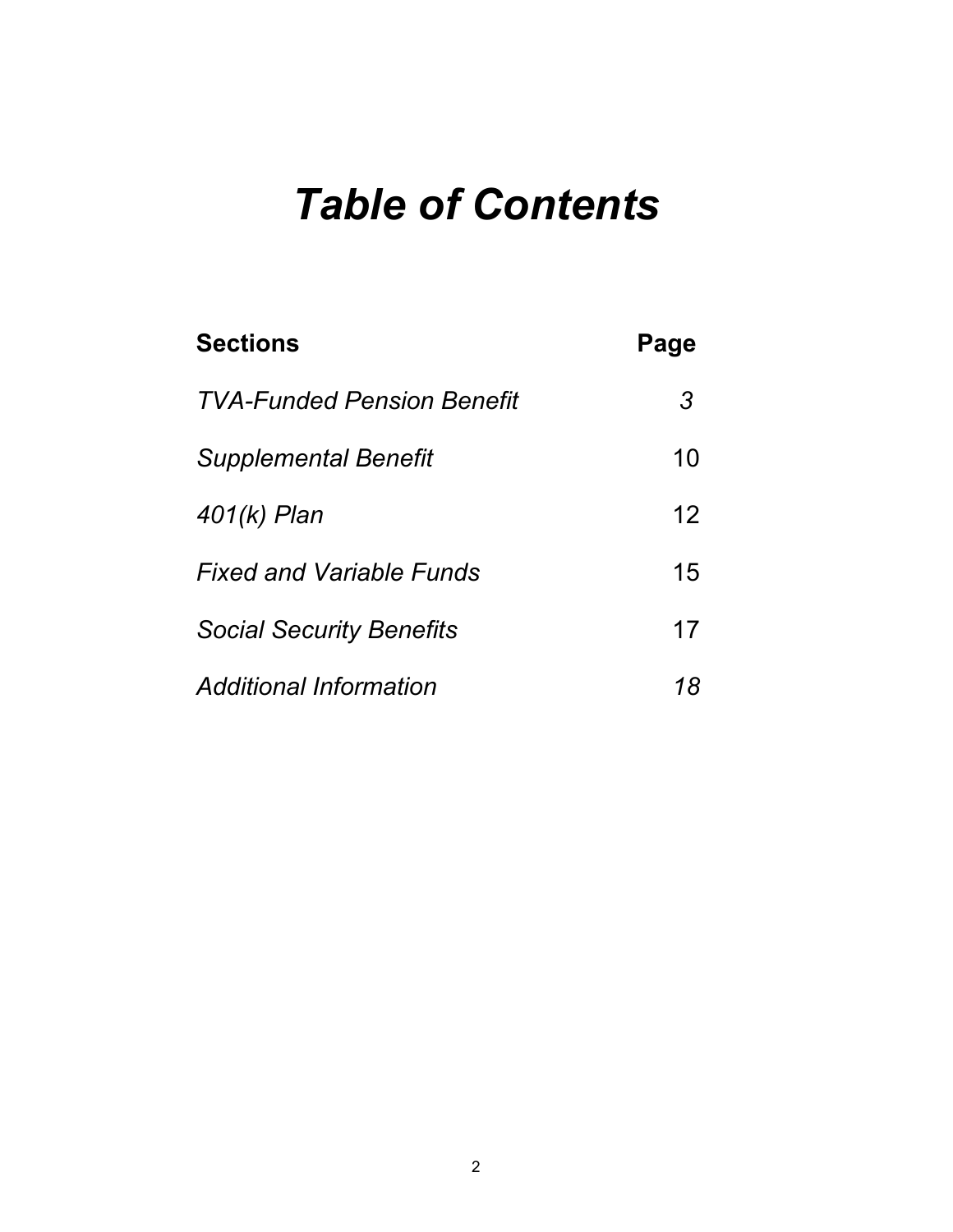## *TVA-Funded Pension Benefit*

## The Original Benefit Structure

The following sections explain the details of the Original Benefit Structure, including:

- How Benefits are Calculated
- How and When Benefits are Paid

## How Benefits are Calculated

The Original Benefit Structure pension is a TVA-funded benefit available to members who are vested. To be vested, you must have five or more years of creditable service (excluding military service credit) when you leave TVA. The TVA Retirement System (TVARS) Rules define how the pension benefit is calculated. As a participant in the Original Benefit Structure, your pension benefit is calculated using the following formula:

#### **Hi-3 X Creditable Service X Pension Factor = Maximum Monthly Pension**

A discussion of each of the three elements of this formula follows.

#### **High Three Year Average Monthly Salary**

Your highest three consecutive years of eligible compensation is used to determine a monthly average salary (Hi-3). This Hi-3 is usually based on your salary during the three years prior to retirement. If your average salary was higher for three consecutive years during another period of TVA employment, that Hi-3 will be used.

#### **Creditable Service**

Creditable service, calculated to the nearest month (rounded up to the next month on or after 16 days), is another factor used to determine the amount of your pension. Generally, creditable service is the length of time spent as a TVARS member. However, creditable service may also include the following credit for unused sick leave, forfeited annual leave, and pre-TVA employment military service.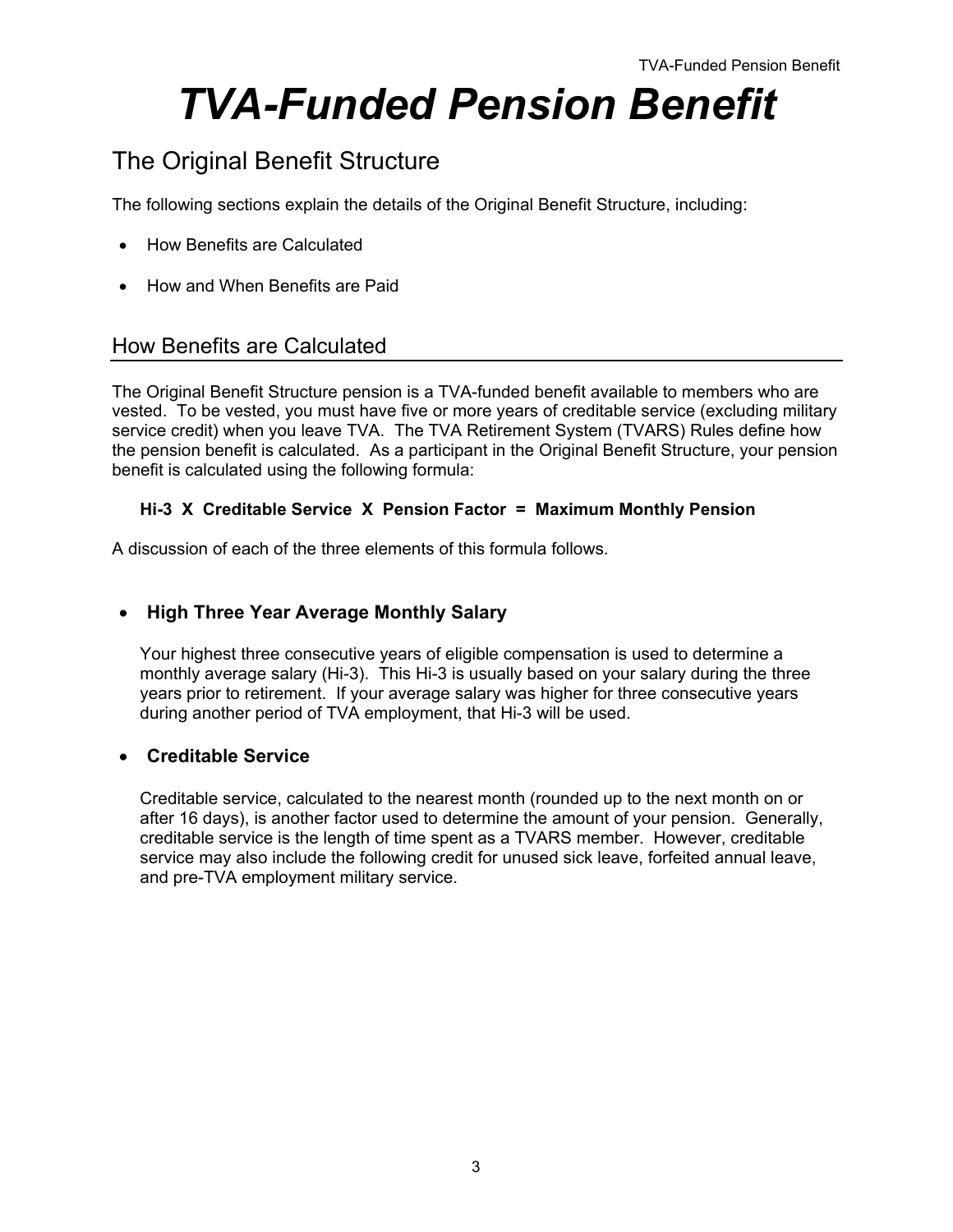#### Credit for Unused Sick Leave and Forfeited Annual Leave

Any annual leave forfeited after January 1, 1980, is automatically used in the calculation of creditable service. At your election, your unused sick leave balance may be converted to creditable service upon retirement. The balances of unused sick leave and forfeited annual leave provide you with additional service which may result in a larger pension benefit. To calculate the additional service, add your unused sick leave balance to your forfeited annual leave balance. One year of creditable service is equal to 2,080 hours of unused sick leave and forfeited annual leave. If the total number of hours is 1,000 or less, you receive hourfor-hour credit for the creditable service calculation. However, if the total is greater than 1,000 hours, you receive double credit for the hours in excess of 1,000 hours. This amount is added to both your age and your service, which affect both the creditable service and the pension factor elements of the pension formula.

#### Credit for Pre-TVA Employment Military Service

Active service in the Army, Navy, Air Force, Marine Corps, or Coast Guard that occurred prior to TVA employment may be eligible for service credit. Military service may be credited in accordance with the following schedule:

| <b>Required years</b>        | Maximum years              |
|------------------------------|----------------------------|
| of TVA service               | of military service credit |
| Less than 10                 |                            |
| At least 10 but less than 15 |                            |
| At least 15 but less than 20 | າ                          |
| At least 20 but less than 25 | 3                          |
| 25 or more                   |                            |

The minimum amount of service that can be established is 6 months with the maximum amount being 4 years.

In order to receive credit for the military service, you must make a deposit. The amount of the deposit is based on your basic pay while in the military and is determined by using the following formula.

(7 Percent x Military Basic Pay) + Interest

Pre-TVA employment military service is not used in determining if you are vested, but is used in calculating both your creditable service and the Rule of 80.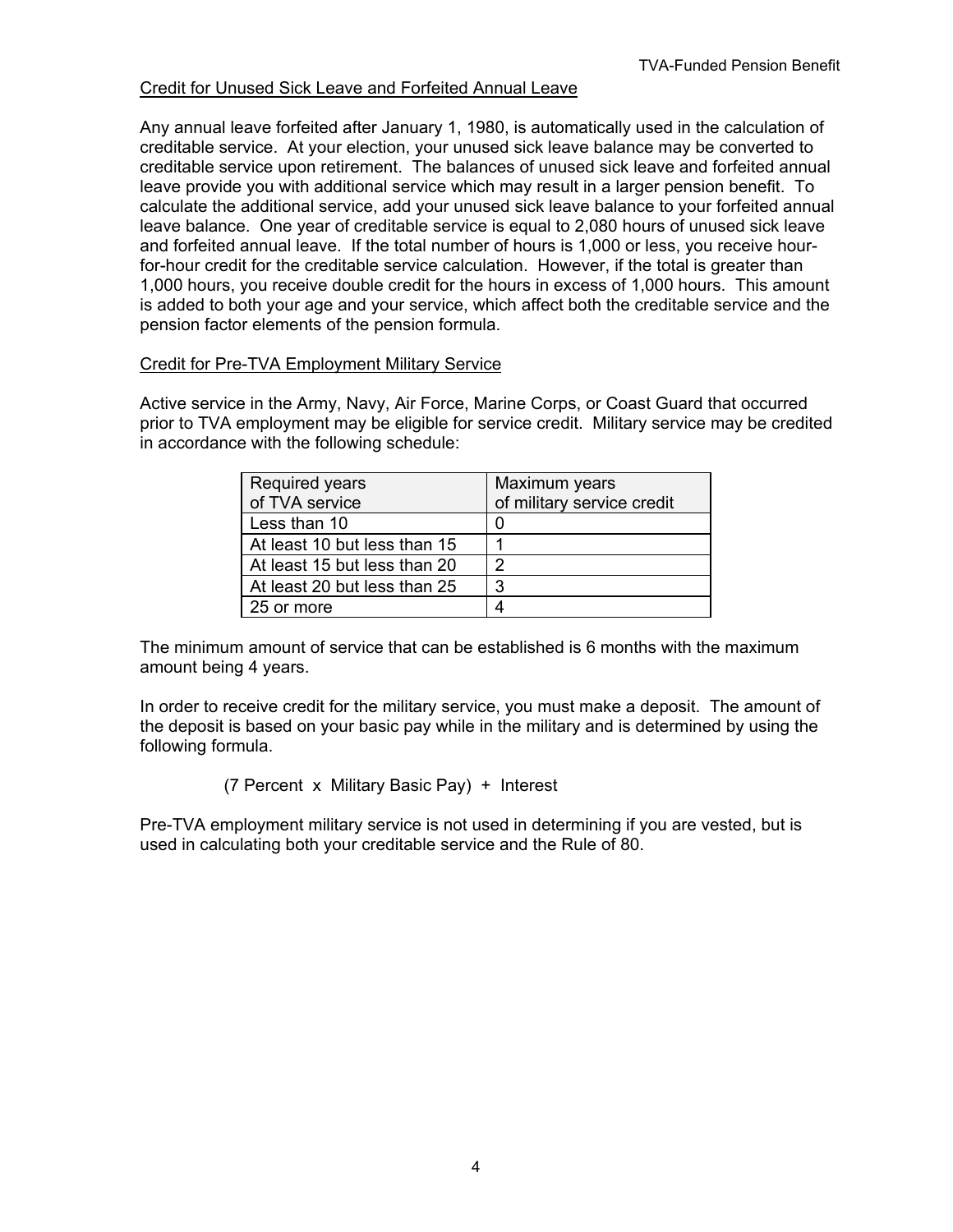#### **Pension Factor**

The pension factor used in calculating your benefit comes from one of several pension factor tables. Selection of the appropriate pension factor table is based first on your *actual* age at termination and then your *attained* age and *Rule of 80* points at termination. (A definition of each of these terms is found at the end of this section.) These factors are reflected in the following tables:

- Table 1: Pension Factors (Immediate Benefit) for Employees Less Than Actual Age 45 at **Termination**
- Table 2: Rule of 80 Pension Factors (Immediate Benefit) for Employees Actual Age 45 and Over at Termination
- Table 3: Attained Age Pension Factors (Immediate Benefit) for Employees Actual Age 45 and Over at Termination

The factor for members terminating *after* reaching at least actual age 45 is the higher of the factor from Table 2 versus the factor from Table 3. However, regardless of which table is used, the maximum pension factor is 1.3%.

| <b>TABLE 1</b><br>Pension Factors (Immediate Benefit) for<br>Employees Less Than Actual Age 45 at Termination |         |          |         |
|---------------------------------------------------------------------------------------------------------------|---------|----------|---------|
| Attained                                                                                                      | Pension | Attained | Pension |
| <u>Age</u>                                                                                                    | Factor  | Age      | Factor  |
| $\overline{35}$                                                                                               | .002185 | 40       | .003011 |
| 36                                                                                                            | .002328 | 41       | .003214 |
| 37                                                                                                            | .002482 | 42       | .003432 |
| 38                                                                                                            | .002646 | 43       | .003666 |
| 39                                                                                                            | .002822 | 44       | .003919 |

| <b>TABLE 2</b><br>Rule of 80 Pension Factors (Immediate Benefit)<br>for Employees Actual Age 45 and Over at Termination |         |             |         |
|-------------------------------------------------------------------------------------------------------------------------|---------|-------------|---------|
| # of Points                                                                                                             | Pension | # of Points | Pension |
|                                                                                                                         | Factor  |             | Factor  |
| 69                                                                                                                      | .009700 | 75          | .011500 |
| 69/6                                                                                                                    | .009850 | 75/6        | .011650 |
| 70                                                                                                                      | .010000 | 76          | .011800 |
| 70/6                                                                                                                    | .010150 | 76/6        | .011950 |
| 71                                                                                                                      | .010300 | 77          | .012100 |
| 71/6                                                                                                                    | .010450 | 77/6        | .012250 |
| 72                                                                                                                      | .010600 | 78          | .012400 |
| 72/6                                                                                                                    | .010750 | 78/6        | .012550 |
| 73                                                                                                                      | .010900 | 79          | .012700 |
| 73/6                                                                                                                    | .011050 | 79/6        | .012850 |
| 74                                                                                                                      | .011200 | 80          | .013000 |
| 74/6                                                                                                                    | .011350 |             |         |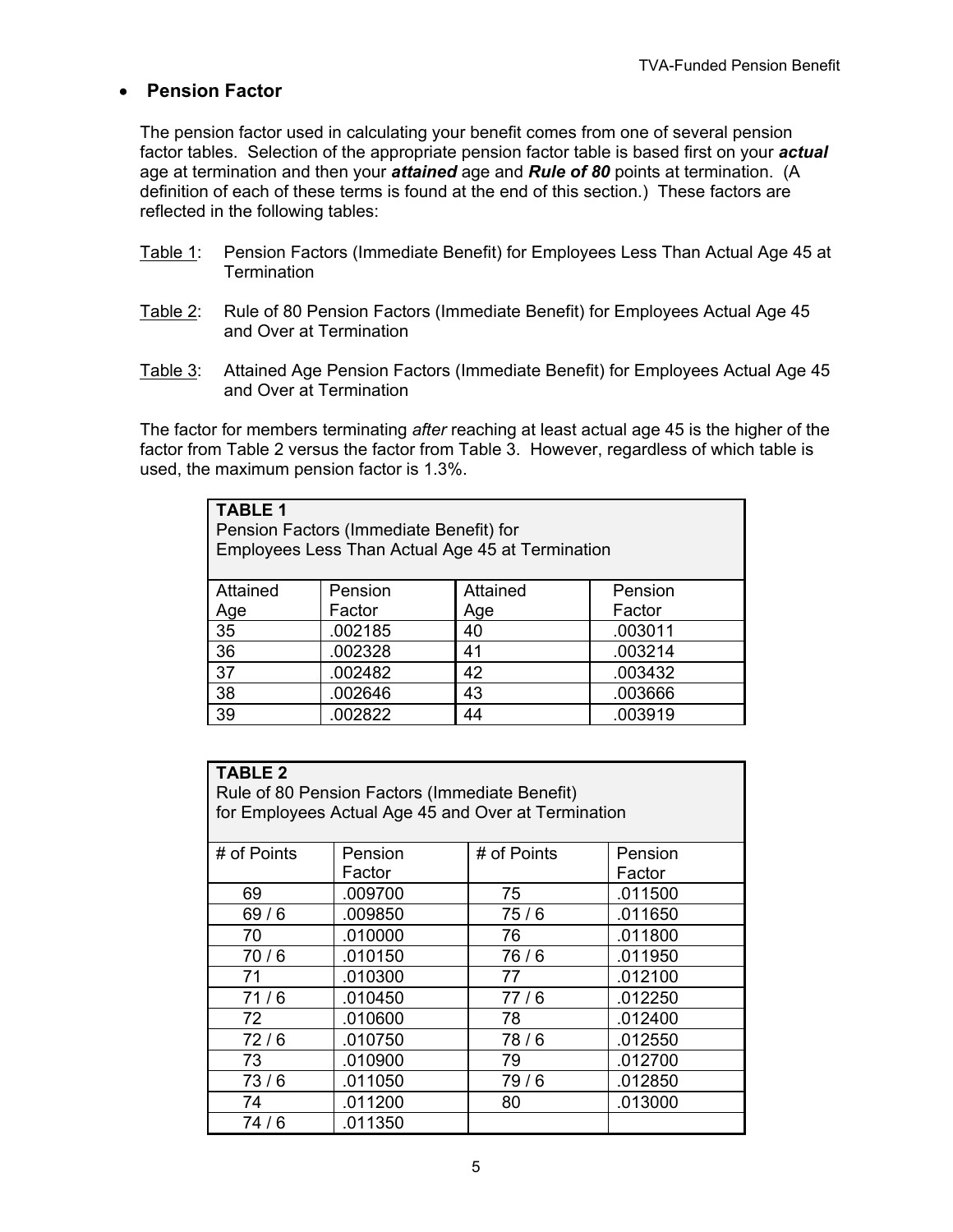| <b>TABLE 3</b> |                                                  |                                                     |         |
|----------------|--------------------------------------------------|-----------------------------------------------------|---------|
|                | Attained Age Pension Factors (Immediate Benefit) |                                                     |         |
|                |                                                  | for Employees Actual Age 45 and Over at Termination |         |
|                |                                                  |                                                     |         |
| Attained       | Pension                                          | Attained                                            | Pension |
| Age in         | Factor                                           | Age in                                              | Factor  |
| yrs & mos      |                                                  | yrs & mos                                           |         |
| 49/6           | .006700                                          | 55                                                  | .010000 |
| 50             | .007000                                          | 55/6                                                | .010300 |
| 50/6           | .007300                                          | 56                                                  | .010600 |
| 51             | .007600                                          | 56/6                                                | .010900 |
| 51/6           | .007900                                          | 57                                                  | .011200 |
| 52             | .008200                                          | 57/6                                                | .011500 |
| 52/6           | .008500                                          | 58                                                  | .011800 |
| 53             | .008800                                          | 58/6                                                | .012100 |
| 53/6           | .009100                                          | 59                                                  | .012400 |
| 54             | .009400                                          | 59/6                                                | .012700 |
| 54 /6          | .009700                                          | 60                                                  | .013000 |

Once the maximum pension benefit has been determined by multiplying your Hi-3 times your creditable service times the appropriate pension factor, that amount is adjusted by the Social Security Offset (Offset). This offset is a small reduction in the monthly pension benefit that occurs because TVA has funded the pension benefit and also partially funds employees' Social Security benefits. Since 1956, TVA employees have been earning credit toward retirement under Social Security. In order to coordinate these benefits, the Rules require an offset, or reduction, in the pension benefit. The offset is applied only to service after 1955, up to a maximum of 30 years and is included in all estimates received from TVARS. The maximum offset is \$52.50 per month.

#### **Definitions**

#### Actual Age

Your actual age is based on your date of birth.

#### Attained Age

Attained age is your actual age plus credit for any annual leave forfeited after January 1, 1980, and, at your election, credit for your unused sick leave balance. To calculate the additional months and/or years to be added to your actual age, add your unused sick leave balance to your forfeited annual leave balance. One year is equal to 2,080 hours of unused sick leave and forfeited annual leave. If the total is 1,000 hours or less, you receive hourfor-hour credit for the attained age calculation. However, if the total is greater than 1,000 hours, you receive double credit for the hours in excess of 1,000 hours. This is calculated in the same manner as shown under creditable service.

You will receive credit for your entire unused sick leave and forfeited annual leave balances for the creditable service calculation **and** the attained age calculation.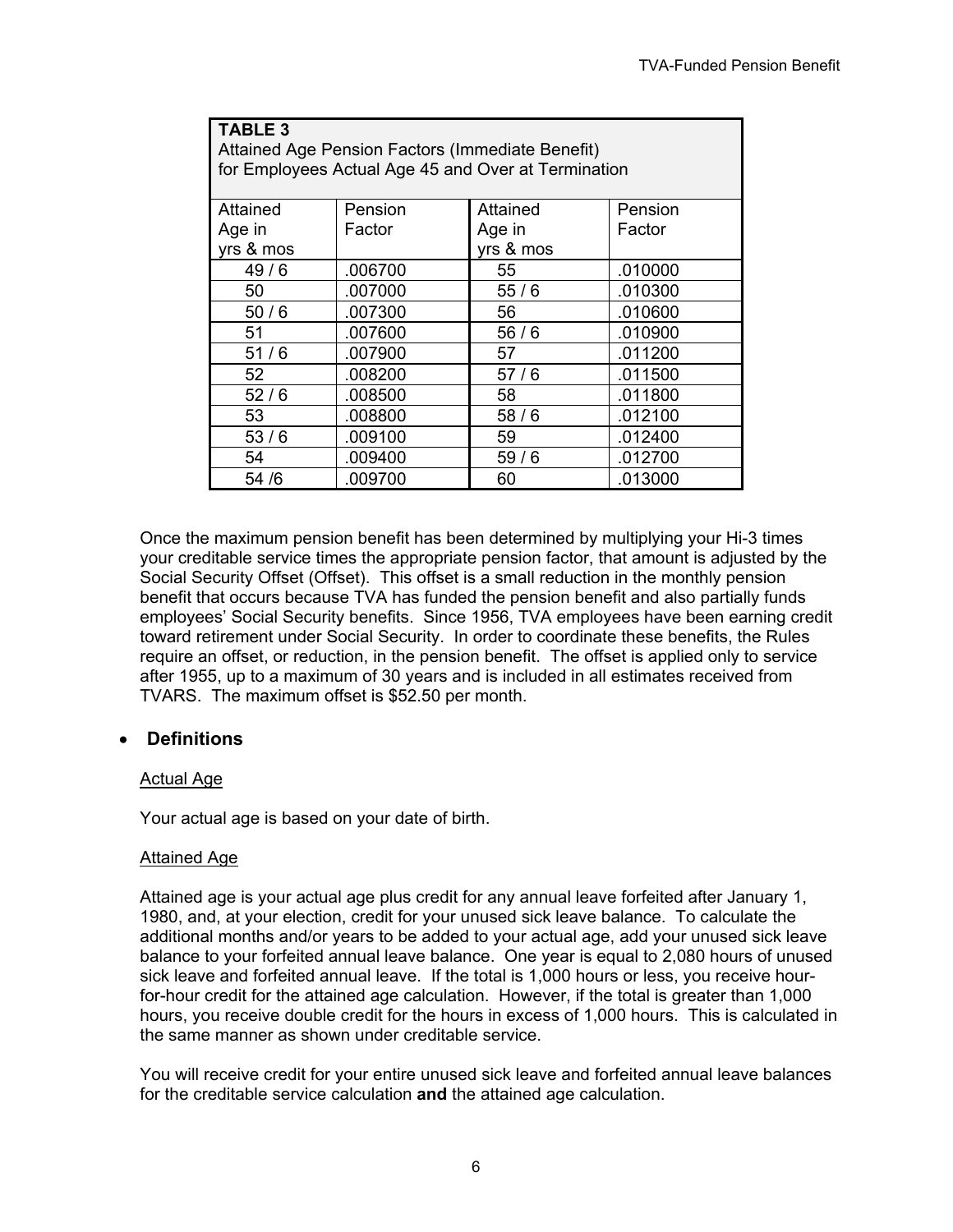#### Rule of 80

The Rule of 80 (80 points) is an important calculation in determining your pension factor. The Rule of 80 is the sum of your attained age (rounded up to the next month on or after 16 days) and creditable service (rounded up to the next month on or after 16 days) as of your date of termination. To determine how many points you have, add your attained age after rounding to your creditable service after rounding. If the sum is 80 or more and you are at least actual age 45 at termination, you will be eligible for the maximum pension factor of 1.3%. Unused sick leave and forfeited annual leave can have a significant impact on this calculation since credit for this time is added to both age and service.

### How and When Benefits are Paid

How and when benefits begin depends upon your age and also on the circumstances of your termination. The eligibility requirements are explained below.

As a vested member, you may be eligible for an immediate retirement benefit or deferred retirement benefit. Monthly pension payments continue for life with the option of receiving reduced monthly benefits to provide survivor benefits. If you first became a TVARS member after January 1, 1990, you must choose a benefit option that provides for a survivor benefit and name your spouse, if any, as your beneficiary to receive the survivor benefit. To name someone other than your spouse or to select a benefit option that does not provide a survivor benefit, you need your spouse's written consent. TVARS can provide you with more information about all of your options at retirement.

When you meet the eligibility requirements, your monthly pension payments may receive costof-living adjustments as determined in accordance with the TVARS' Rules and Regulations.

**Note**: You will have 60 days from your termination date to apply for your retirement benefit. If your application is not received within 60 days, you will be subject to a default benefit. Your retirement benefit would default to a deferred retirement benefit with no survivor benefit, unless subject to spousal consent, and payments scheduled to begin no later than age 65. During the deferral period, you may elect for payments to begin as early as age 55, but no later than age 65. You may also elect a survivor option and name a beneficiary to receive a continuing benefit.

#### **Immediate Retirement Benefit**

You may elect an immediate retirement benefit that begins on the day following the date of termination from TVA if you are vested, regardless of your age, if you leave TVA for any reason *other than* termination for cause. Members of the Original Benefit Structure who are at least attained age 55 and leave TVA for any reason are always eligible to receive an immediate retirement benefit.

If you choose a survivor option at termination that provides for your beneficiary to receive a continuing monthly benefit, you may not name a new beneficiary or select a new survivor option, even in the event of death or divorce. For more information regarding survivor options, please see the publication titled "Decisions Upon Retirement" located on www.tvars.com.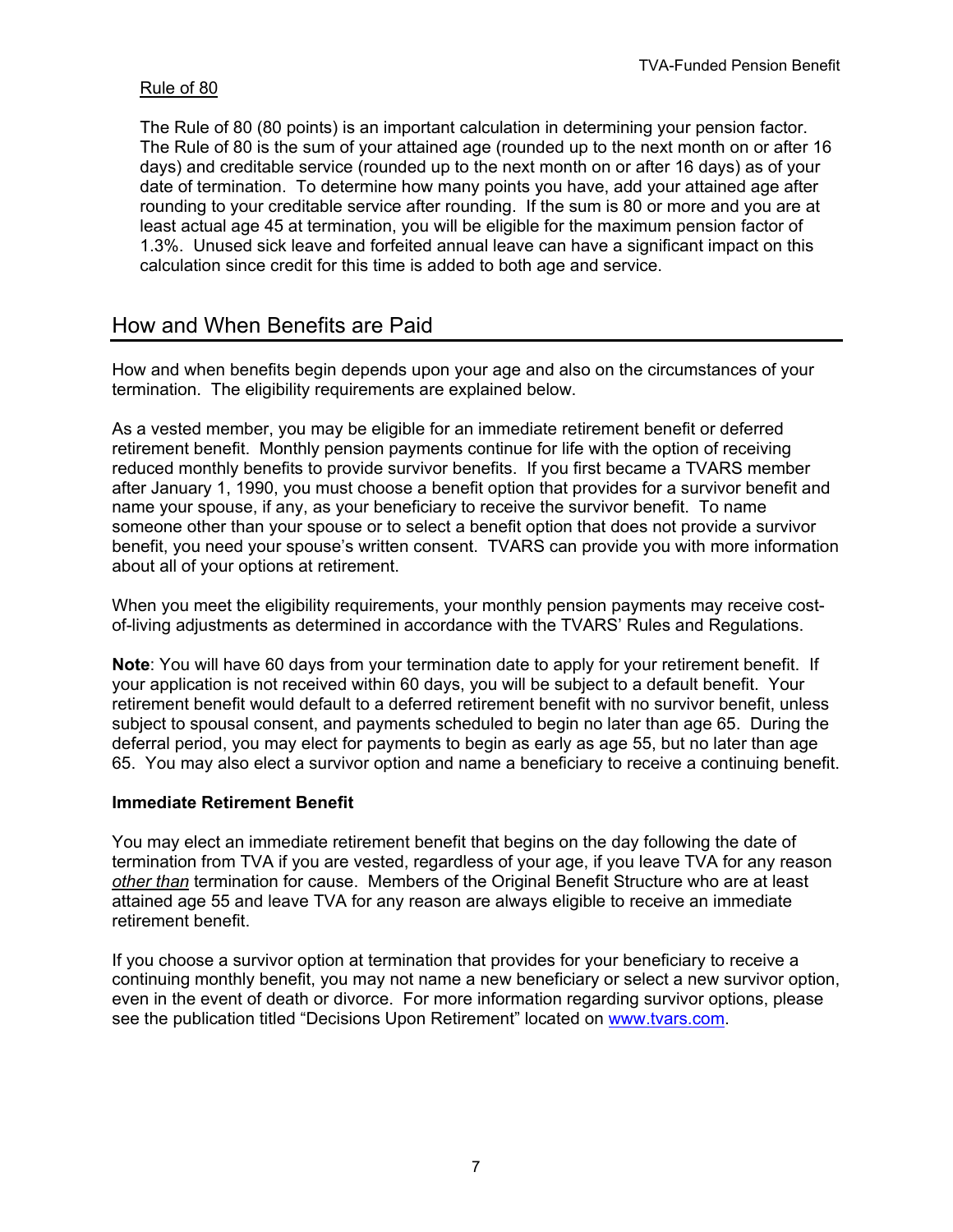#### **Deferred Retirement Benefit**

You may elect to receive a deferred monthly pension benefit where payments do not start immediately upon termination of your employment, either because you do not qualify for an immediate retirement benefit or because you chose to defer receipt of your monthly benefits. You may apply for a deferred retirement benefit if you are vested and leave TVA at any age for any reason. A deferred benefit is not automatic. You must apply upon termination. During the deferral period, you may elect for payments to begin as early as age 55, but no later than age 65.

If you choose a survivor option at termination that provides for your beneficiary to receive a continuing monthly benefit, his or her benefit will begin at the time you would have reached actual age 55, or immediately if you were already actual age 55 at your death.

#### **Disability Benefits**

Members in the Original Benefit Structure who become disabled, as defined by the Rules, are eligible for disability benefits. The disability benefit is 1.1% of your high three year average salary for each year of creditable service. If the total benefit multiple is less than 30%, it is increased 1.5% for each year you lack being age 65, up to a maximum multiple of 30%.

#### **Death Benefits**

Your designated beneficiary will be entitled to receive your Fixed and Variable Funds, if applicable, and a death benefit equal to 50% of your base salary, plus five-twelfths (5/12) of 1% of your base salary for each month of creditable service, up to a maximum of 200% of your eligible compensation. Unused sick leave and forfeited annual leave may increase the total to more than 200% of your eligible compensation in some circumstances. Your beneficiary will have the option to elect how this benefit will be distributed from the following choices:

- Lump-sum withdrawal
- Immediate monthly benefit
- Deferred monthly benefit

If your beneficiary is eligible and elects to receive death-in-service benefits in the form of a monthly benefit, that benefit will not be less than if you had retired immediately preceding your death and had elected an Option 2 (100% survivor benefit) at retirement.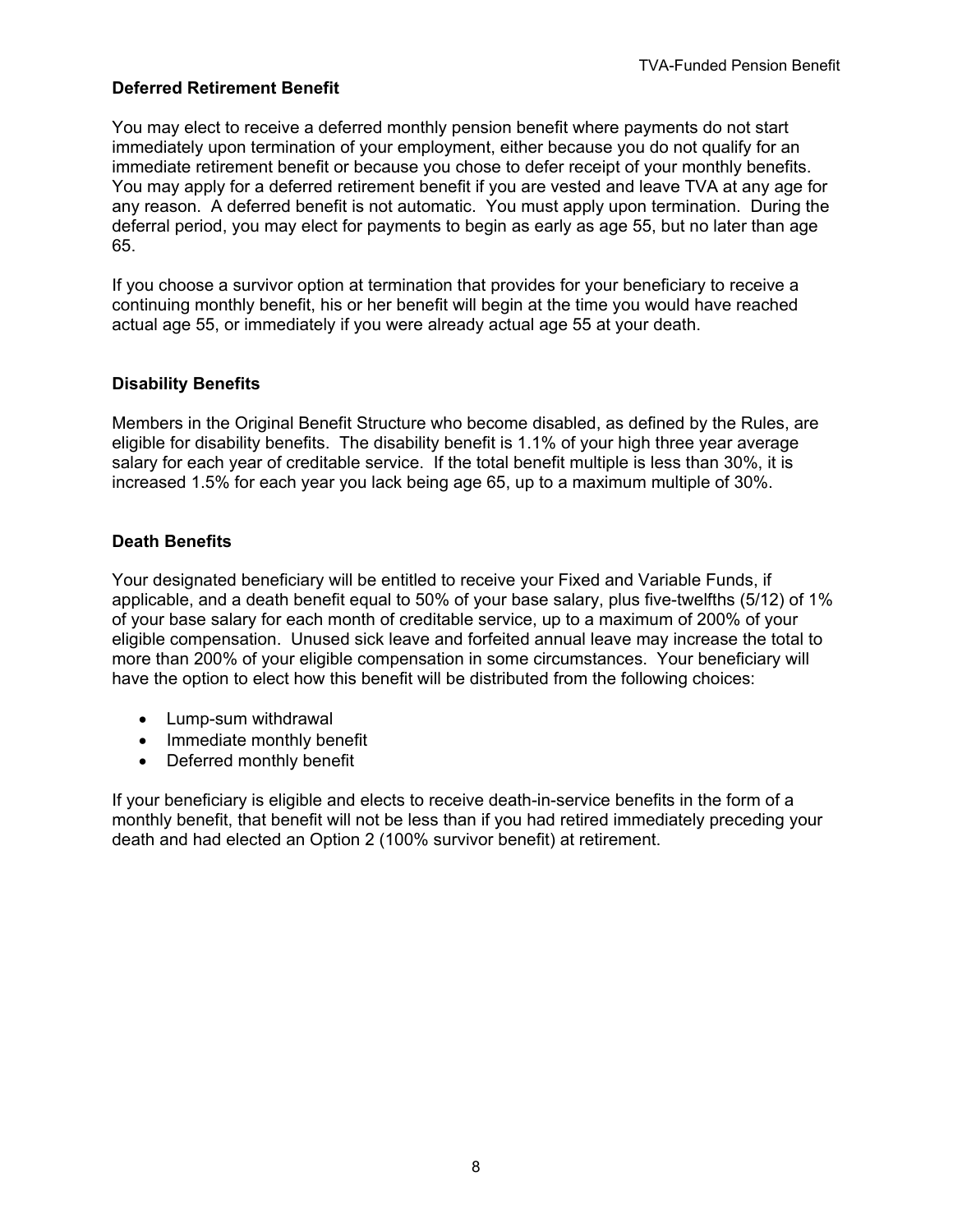## *Supplemental Benefit*

The supplemental benefit is provided to eligible retirees and eligible surviving spouses receiving a monthly pension payment. This benefit may be used to help with the cost of medical insurance, although it is not required to be used to pay for medical insurance. The amount of this benefit is based upon the length of time spent as a TVARS member and is considered a taxable portion of your monthly retirement income.

## Who is Eligible to Receive the Supplemental Benefit

#### *Terminating employees must be:*

- Actual age 55 at termination with 10 years of actual service\* (benefit begins upon retirement), *or*
- Actual age 50 at termination with 10 years of actual service\* and the employee is terminated due to an involuntary reduction-in-force (benefit begins at actual age 55).

#### *Surviving spouses of retirees are eligible to receive the supplemental benefit if:*

- The retiree was receiving or was eligible to receive the supplemental benefit, *and*
- The surviving spouse will receive at least a 25% monthly survivor benefit.

If you meet the eligibility requirements for the supplemental benefit prior to termination of your employment and elect a deferred retirement benefit, the supplemental benefit will be payable when you begin receipt of your monthly retirement benefit.

\*Actual service for calculation of this benefit is defined as the length of time spent as a TVARS member, not including credit for unused sick leave, forfeited annual leave, or pre-TVA employment military service.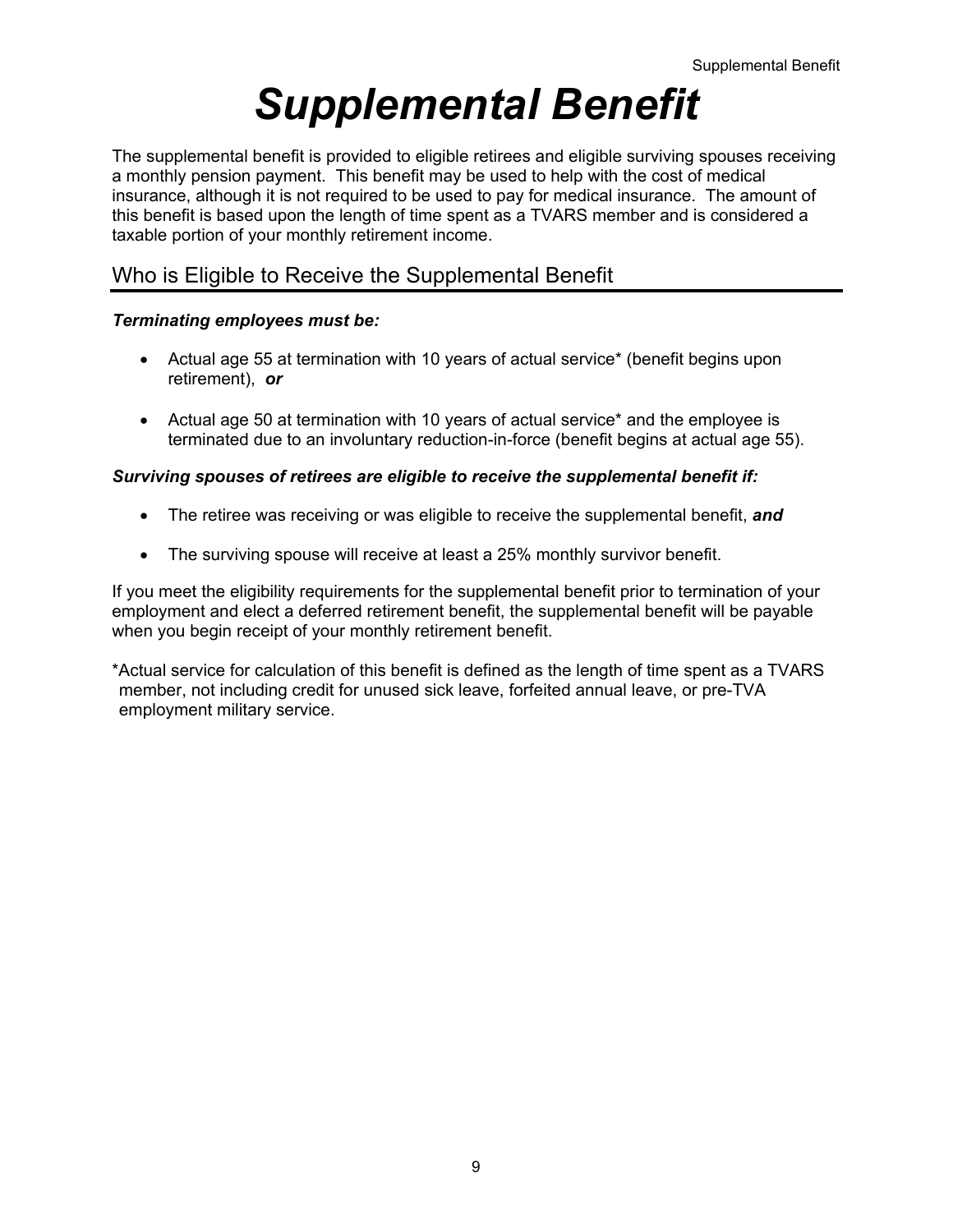## How the Amount of the Supplemental Benefit is Calculated

Eligible retirees under age 60 will receive \$11.5757 per month for each *full year* of actual TVARS service at retirement, with the minimum benefit being calculated for 10 years, plus an additional \$94.20 per month.

Eligible retirees who are age 60 or older are eligible for different amounts depending on the cost-of-living adjustments since turning age 60. Please see the chart below to determine the appropriate amount:

| <b>Calculation</b>                 | <b>Additional Benefit</b>          |
|------------------------------------|------------------------------------|
| \$12.3657 X whole years of service | \$112.42                           |
| \$12.3657 X whole years of service | \$111.14                           |
| \$12.3657 X whole years of service | \$108.64                           |
| \$12.3657 X whole years of service | \$107.02                           |
| \$12.3657 X whole years of service | \$105.24                           |
| \$12.3657 X whole years of service | \$104.21                           |
| \$12.3657 X whole years of service | \$102.32                           |
| \$12.3028 X whole years of service | \$100.12                           |
|                                    | \$98.59                            |
| \$11.9808 X whole years of service | \$97.50                            |
|                                    | \$12.1162 X whole years of service |

The supplemental benefit may receive cost-of-living adjustments as determined in accordance with TVARS' Rules and Regulations. However, the total monthly supplemental benefit shall not exceed:

- \$12.3657 per month for each full year of actual service, and
- \$150 per month for the additional benefit which began January 2001 at \$75/month.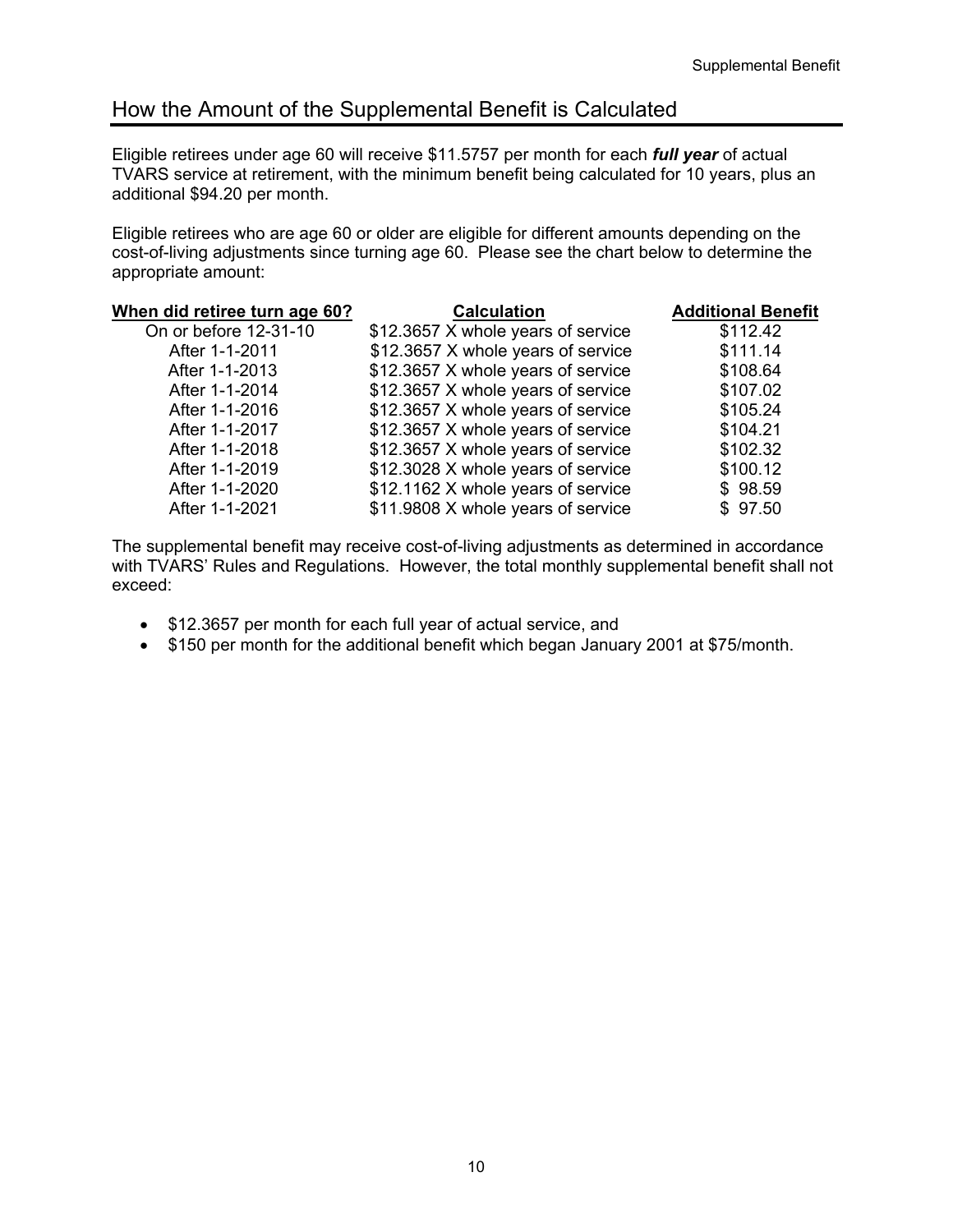## *401(k) Plan*

TVA recognizes the importance of having reliable financial resources in the future, particularly in your retirement years. The income provided by the Original Benefit Structure and Social Security gives you a firm base for meeting your future financial obligations. However, these resources may not be enough to meet your retirement needs. Therefore, TVA offers you an additional incentive to save by providing a 401(k) Plan that includes matching contributions. The following sections provide information about the 401(k) Plan such as:

- How Much You Can Save
- Different Savings Options
- Investment Options

### How Much You Can Save

To make it as easy as possible for you to participate, you will be automatically enrolled in the 401(k) Plan at a 6% contribution rate after 30 days from your hire date. If you wish to opt out of your automatic enrollment or if you wish to enroll at a different rate, you may do so by enrolling online or by contacting Fidelity within 30 days of your hire date.

Saving in the 401(k) Plan is made easy through convenient payroll deductions. You may elect to have a percentage of pay withheld from your biweekly paycheck. When deciding how much you want to save, you need to consider the advantages of receiving the maximum matching contributions from TVA. However, contributions are limited. Both of these important considerations are described below.

#### **Vesting**

Vesting means that you have a right to a benefit. You are considered vested in your 401(k) Plan contributions immediately, but you must have 3 years of TVA service to be vested in the TVA matching contributions. However, there is immediate vesting for both benefits upon death as an active employee.

#### **Matching Contributions**

TVA will contribute 25 cents to a matching account for each dollar you contribute, with maximum matching contributions of 1.5% of fiscal year-to-date eligible compensation. The matching contributions will be allocated according to your fund designation(s) on file. For example:

Assume you earn \$40,000 annually and save 6% of your pay, or \$2,400 annually. TVA would match 25% of your 6% savings. Here's the result:

Your Contributions: \$ 2,400 ( 6% of \$40,000) Matching Contributions:  $+ 600$  (25% of \$ 2,400) Total Contributions: \$3,000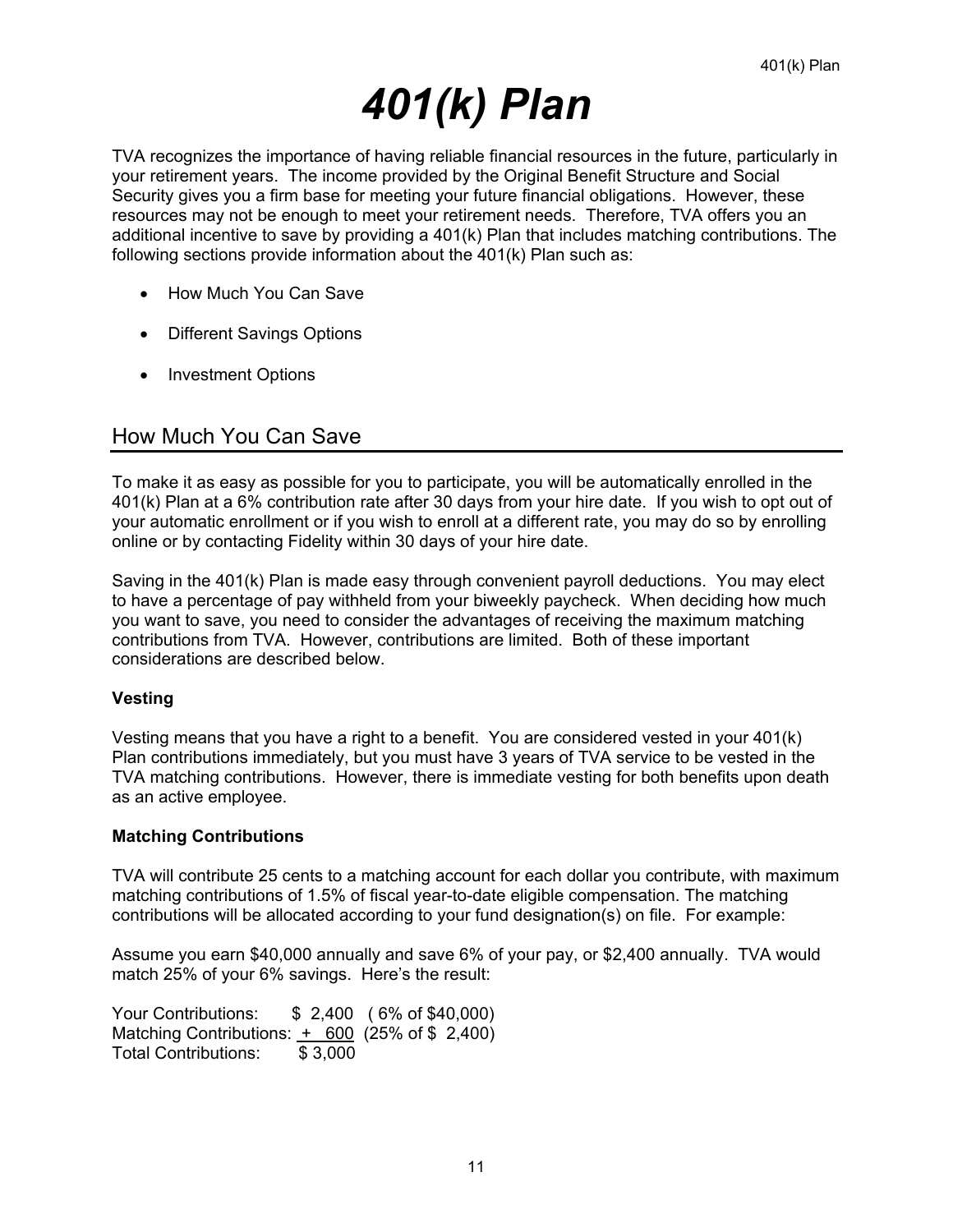#### **Contribution Limits**

For 2022, your contributions to the Fixed and Variable Funds and the 401(k) Plan, including TVA matching contributions, may not exceed the IRS limit, which is the lesser of \$61,000 or 100% of your calendar year-to-date compensation. Additionally, there is an absolute maximum established annually by the IRS for your before-tax and/or Roth contributions of \$20,500 for 2022.

#### **Catch-Up Contributions**

Individuals who have reached age 50 before the close of the taxable year will be allowed to contribute an additional before-tax and/or Roth amount, allowing them the "catch-up" on their retirement savings. The catch-up amounts are over and above contribution limits above and cannot begin until the before-tax and/or Roth contribution limit is reached. The catch-up limit is \$6,500 for 2022.

Once you have decided how much you want and can afford to save, you need to consider the ability to shelter your income and savings from taxes.

### Savings Options

There are three different contribution methods: pre-tax, Roth, and/or after-tax. You may elect to contribute to one or all three of these sources. Choosing which method is best for you is a personal decision. Before making that decision, you may want to review the following information.

#### **Pre-tax**

When you save pre-tax dollars through the 401(k) Plan, the money is directed to your account before your tax withholdings are calculated on your pay. In other words, your pre-tax contributions lower your taxable income which will decrease current tax withholdings.

#### **Roth**

When you save through the 401(k) Roth option, your contributions are on an after-tax basis, but are included in the before-tax limits. The earnings on the Roth contributions are tax-free upon a qualified withdrawal.

#### **After-Tax**

When you receive your paycheck, you are taking home after-tax dollars. That means federal income taxes (and state and local income taxes, if applicable) have already been withheld before you receive your paycheck. If you save part of your paycheck after your taxes have been withheld, you are saving on an after-tax basis.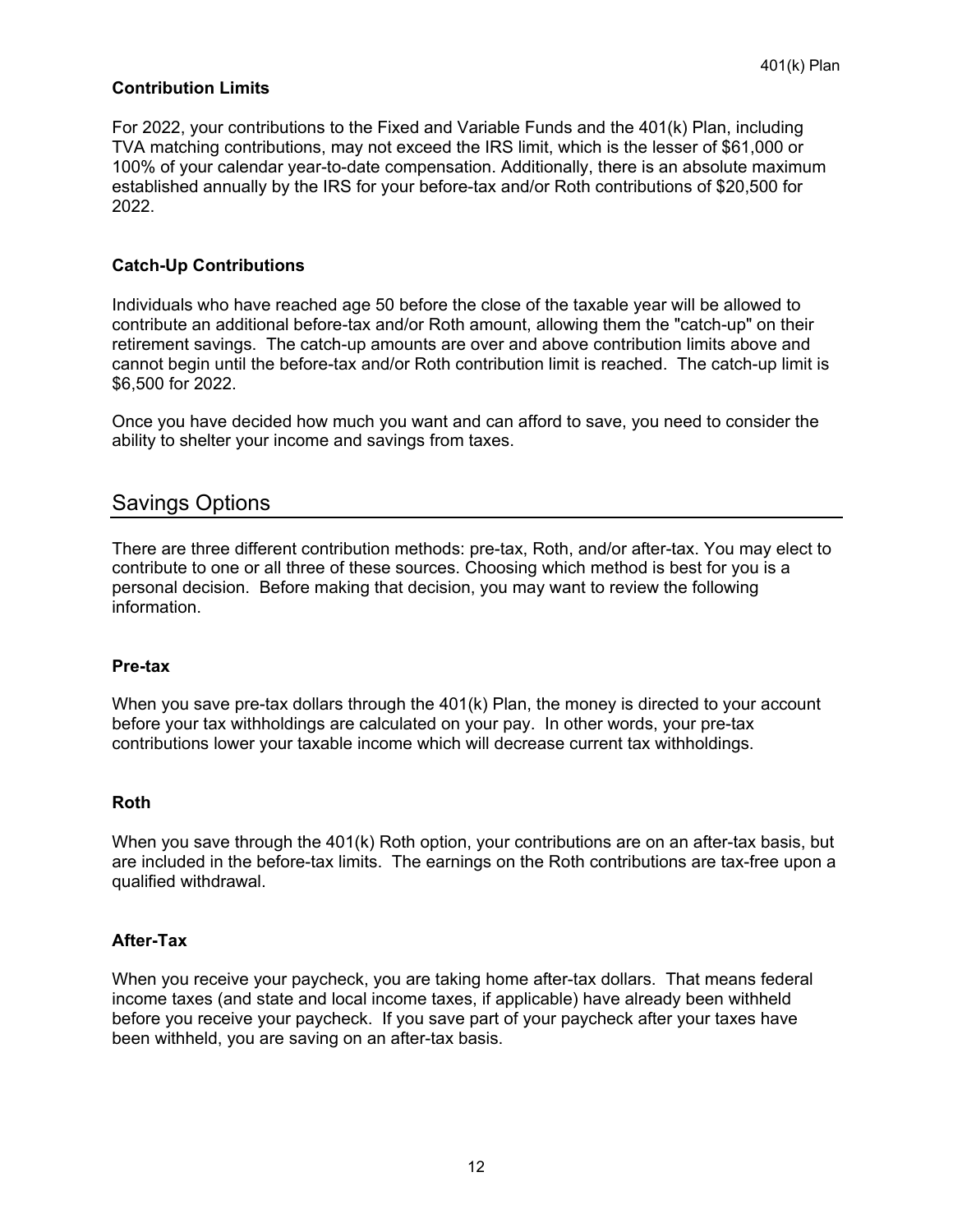Regardless of whether you save on a pre- and/or after-tax basis, income earned on your investments is tax-deferred until the funds are withdrawn. Unlike the traditional, pre-tax 401(k), the Roth 401(k) allows you to withdraw your money tax-free when you retire. After deciding how much you want to contribute on a pre-tax, after-tax, and/or Roth basis, you will need to select from the available investment options. To initiate payroll contributions, call Fidelity Investments at 800-354-7121 or visit their website at www.netbenefits.com/tva.

#### Investment Options

Your automatic 6% pre-tax contribution will be invested in the Target Retirement Portfolio Fund with the target retirement date closest to the year you might retire, based on your current age and assuming a retirement age of 65, unless you choose a different investment option. Because of your personal needs and investment preferences, the 401(k) Plan offers you a choice of investment funds. These funds have different investment strategies, which allow you to diversify your investments. Upon enrolling in the 401(k) Plan, you will be given the opportunity to participate and maintain a balance in any of these funds.

The 401(k) Plan is designed to be a long-term savings instrument that will help ensure financial security for your retirement. However, there may be situations during your career when you need these funds. There are IRS guidelines and provisions of the 401(k) Plan that dictate when you are eligible to borrow or withdraw your funds.

For more information about the 401(k) Plan, call Fidelity Investments at 800-354-7121 or visit their website at www.netbenefits.com/tva.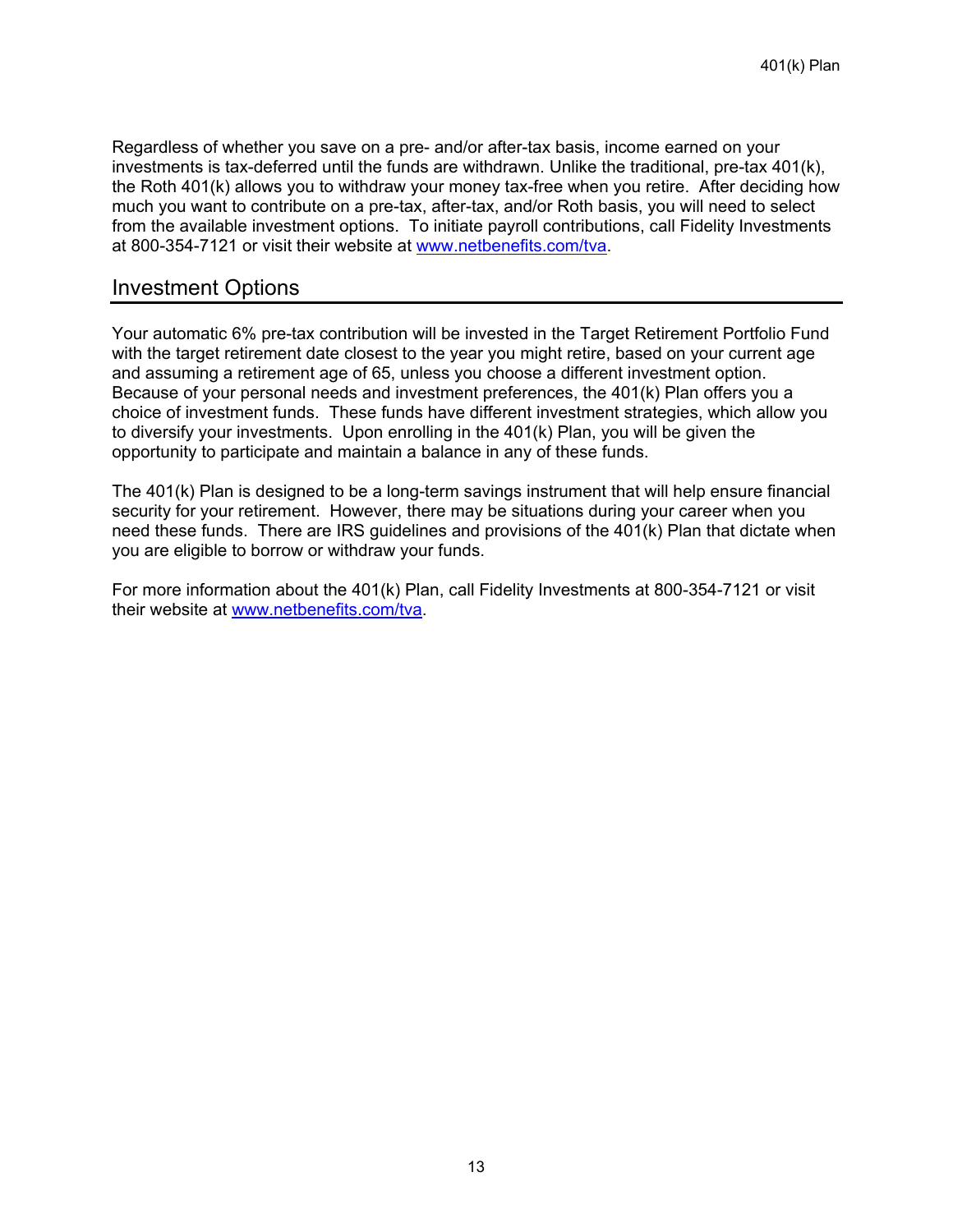## *Fixed and Variable Funds*

These funds consist of *your* contributions (and the earnings on those contributions) to one or both of two after-tax investment options--the Fixed and Variable Funds. Overall fund administration is handled by Fidelity Investments.

You are eligible to contribute unless you transfer 100% of your Fixed and Variable Funds to the 401(k) Plan on or after May 1, 2005. Should you choose to contribute, you may do so either through payroll deductions or in a lump sum. Your contributions to the Fixed and Variable Funds may not exceed \$10,000 annually. For 2022, your contributions to the Fixed and Variable Funds and the 401(k) Plan, including TVA matching contributions, may not exceed the IRS limit, which is the lesser of \$61,000 or 100% of your calendar year-to-date compensation. To initiate payroll contributions, call Fidelity Investments at 800-354-7121 or visit their website at www.netbenefits.com/tva. For lump-sum contributions, contact TVARS.

## The Fixed Fund

Your contributions to the Fixed Fund earn a specified rate of interest which is determined by TVARS Board of Directors, and may be changed by the Board at any time. The interest rate for 2022 is 5.75%. Contributions and interest, credited to account balances on a daily basis, accumulate in the account until retirement.

### The Variable Fund

Your contributions to the Variable Fund are invested in the Fidelity 500 Index Fund-Institutional Class. Since your contributions are invested in the stock market, the value will rise and fall with the general stock market. Net asset share values are reported on a daily basis.

## Transfers Between the Fixed and Variable Funds

You may transfer any whole percentage of your existing balances between the Fixed and Variable Funds once per calendar month. Transfer requests received by Fidelity Investments by 4:00 p.m. (ET) will be processed at that day's closing net asset value.

## Transfer of Fund(s) to the 401(k) Plan

You may transfer 100% of your Fixed and Variable Funds to the 401(k) Plan at any time during employment. However, once this transfer has occurred:

- You will not be permitted to make any additional contributions to the Fixed and Variable Funds if this transfer occurred on or after May 1, 2005.
- The funds which have been transferred to the 401(k) Plan will become a part of the *after-tax* source of contribution and will be kept separate from other sources of contribution.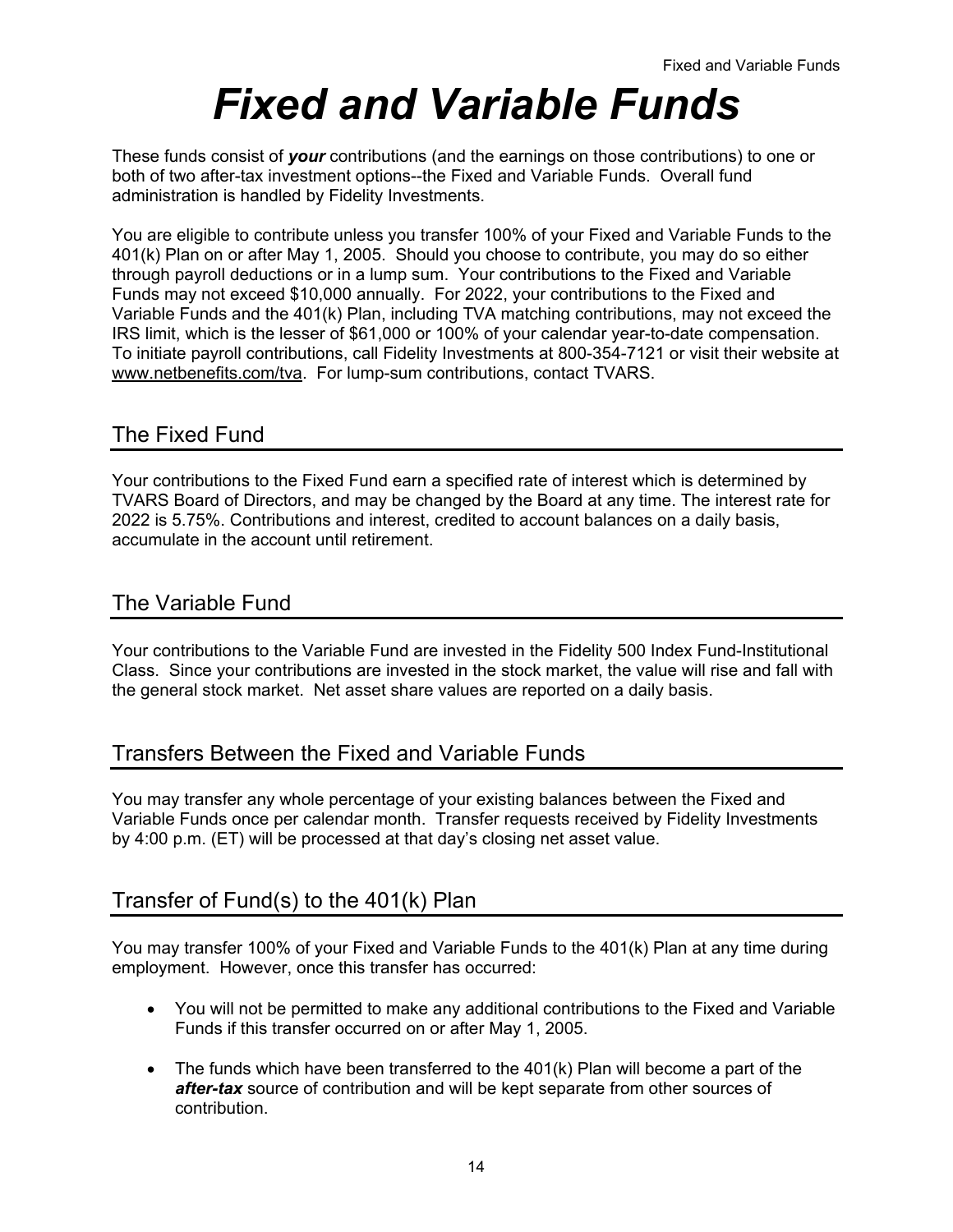Your funds will initially be transferred to the Vanguard Prime Money Market Fund Admiral Shares. Once there, you may choose to allocate your funds in any of the investment choices available within the 401(k) Plan.

#### When your employment ends…

If you first became a TVARS member before January 1, 1996:

- You may elect to receive your Fixed and Variable Funds as a lifetime monthly benefit from TVARS.
- You may withdraw any whole percentage of your Fixed and Variable Funds.
- You may elect to have any whole percentage of your **total** Fixed and Variable Funds (both the taxable and nontaxable portions) paid in a direct rollover to an IRA or to another employer's retirement plan which accepts after-tax balances, **or** you may specify any percentage of only the **taxable** portion for a rollover.
- You may elect to transfer any whole percentage or whole dollar amount of your **after tax** 401(k) Plan balance to the Fixed and Variable Funds.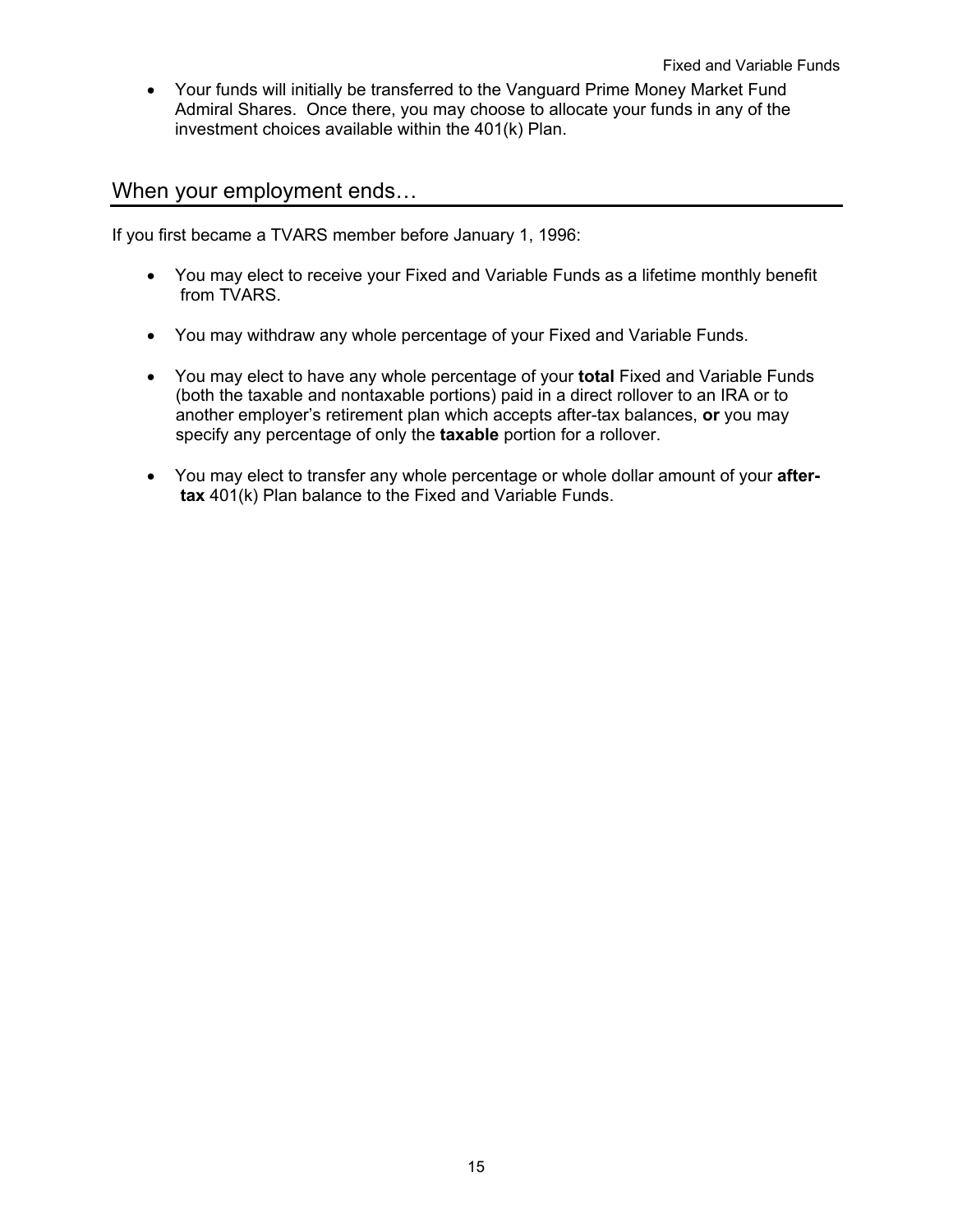## *Social Security Benefits*

## Social Security Benefits

Social Security is a national system of old-age, survivors, and disability insurance benefits. During working years, employees, their employers, and self-employed persons pay Social Security taxes. Then when their earnings stop or are reduced due to retirement, severe disability, or the death of an employee, monthly cash benefits are paid to replace part of the earnings the employee and the family have lost.

### How the Program is Financed

The primary sources of financing are the Social Security taxes paid by employees and their employers and by the self-employed. Employees contribute 6.2% and employers contribute 6.2% of the employee's wages, which includes 1.45% for Medicare hospital insurance. The maximum amount of earnings taxed for Social Security purposes is subject to change each year.

### Qualifying for Benefits

To become eligible for old-age and disability insurance benefits, an employee must have credit for a required amount of work that is covered by Social Security. Social Security work credits are measured in quarters of coverage.

To qualify for retirement benefits, most workers need 40 credits, or about 10 years of work. An employee who has accumulated the required number of credits is considered to be fully insured and eligible for most types of benefits.

## Who is Eligible for Benefits

Fully insured employees are eligible for benefits as early as age 62, but benefits are permanently reduced for each month of entitlement prior to the full-benefit retirement age, currently age 65. The age at which unreduced benefits are payable will be increased gradually from 65 to 67 over a 21-year period beginning with individuals who reached age 62 in the year 2000. (The age of eligibility for Medicare is not affected by these changes.)

For more information about Social Security benefits, please contact the Social Security Administration at 800-772-1213.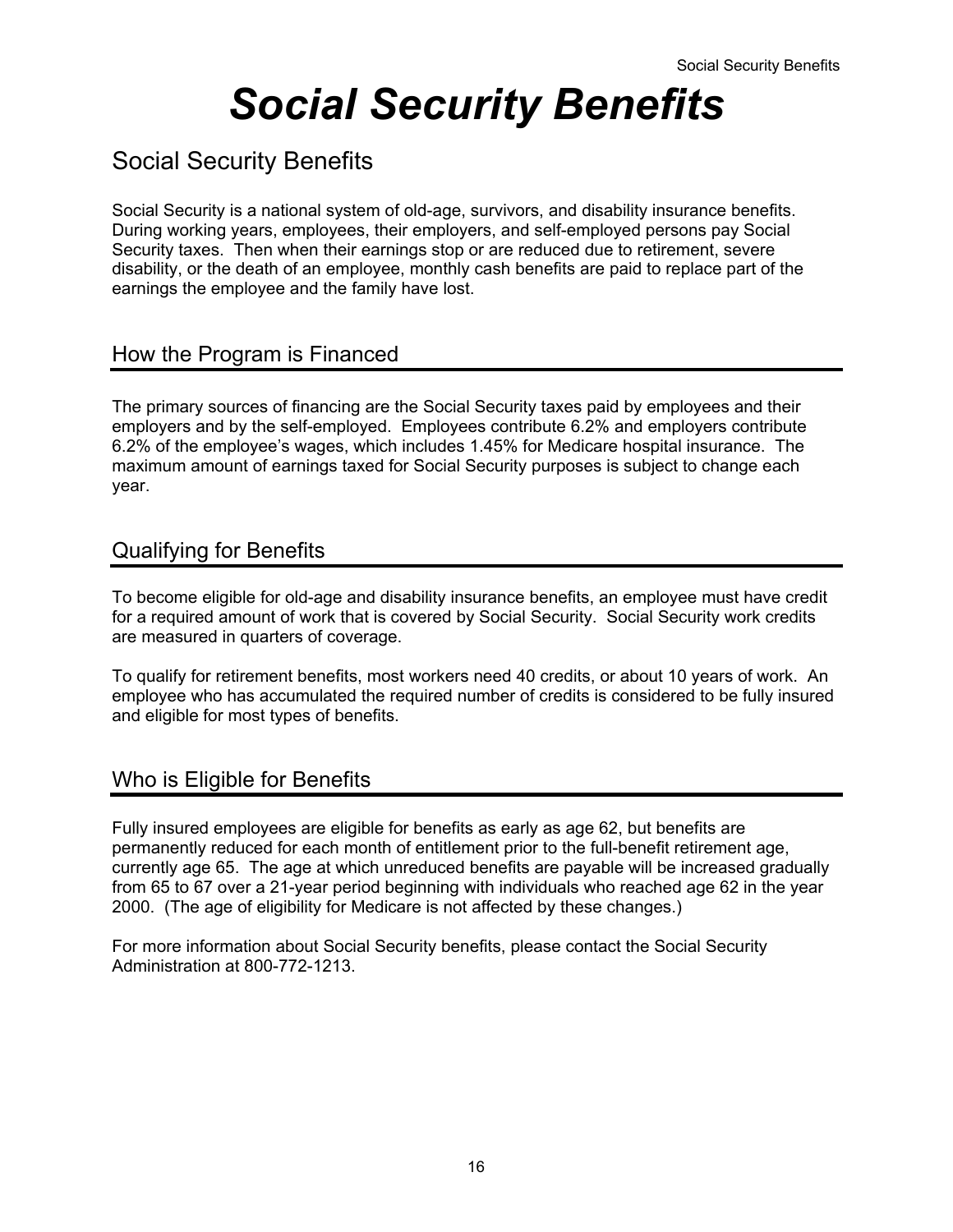## *Additional Information*

#### **Mailing Address: E-mail Address:**

TVA Retirement System tvars@tva.gov 400 West Summit Hill Drive, WT 8A-K Knoxville, TN 37902-1499

**Phone Numbers:**  Fax: 865-632-8591

Retirement Representatives: 865-632-2672 or 1-800-824-3870

- Request retirement benefit estimates
- View publications and planning calculators

[TVARS Benefits - Home \(sharepoint.com\)](https://tvacloud.sharepoint.com/sites/tvarsben/)

#### **TVA Retirement System Website:**

www.tvars.com

**SharePoint Site:** 

- TVA Retirement System announcements
- Factor tables for retirement calculations
- Original Benefit Structure information
- Cash Balance Account information
- TVA Retirement System forms and publications
- Link to Fidelity NetBenefits website for 401(k) and Fixed and/or Variable Funds info:
	- $\diamond$  Retirement planning calculators
		- $\Diamond$  View balances and chart savings
		- $\Diamond$  Change payroll deductions and investment elections
		- $\diamond$  Obtain fund quotes and market updates
		- View loan information
	- Transfer between Fixed and Variable Funds
- Link to Training and Development website on the TVA InsideNet for online version of the Decisions workshop called Preparing to Make Retirement Decisions

For Information About Medical and Other Benefit Plans:

### **Contact the People First Solution Center**

| Phone:  | 888-275-8094  |
|---------|---------------|
| Online: | PeopleGateway |

Other Numbers of Interest:

| <b>Social Security Administration:</b> | 1-800-772-1213 |
|----------------------------------------|----------------|
| <b>Fidelity Investments</b>            | 1-800-354-7121 |